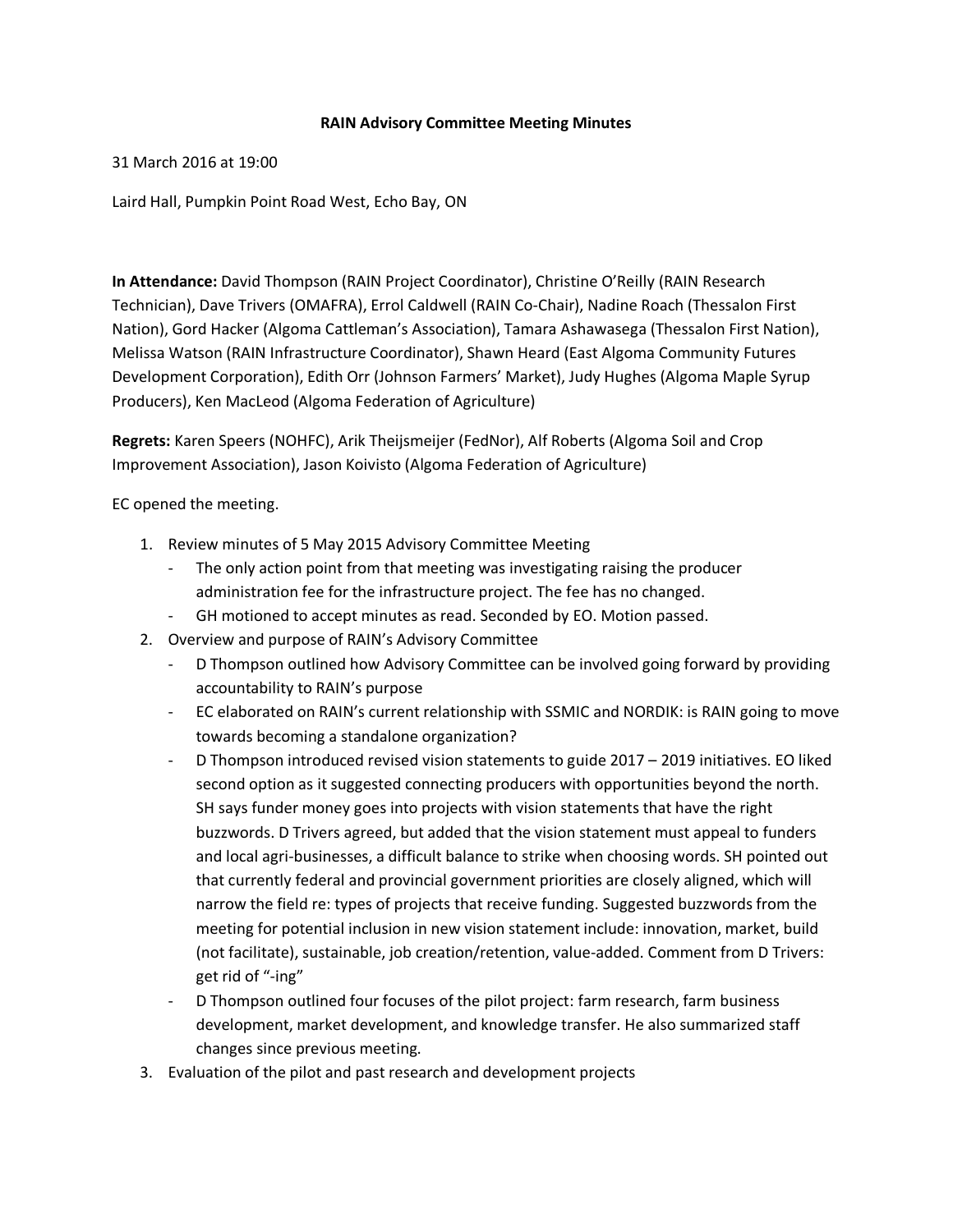- D Thompson summarized results of pilot project: money leveraged, acres involved in infrastructure projects, SNAPP, impacts of market development projects Algoma Table and Eat Algoma Food Festival
- D Trivers wondered about tracking non-government funding leveraged in future. EC pointed out that is harder to track but very important. Need to develop a feedback mechanism.
- RAIN is unable to fund Eat Algoma food festival this year, but would like to see the event run. Are other organizations interested in taking it on? D Thompson has spoken to Algoma Farmers' Market. D Trivers suggested approaching other local community clubs as well. EO suggested August not a good time for market gardeners, that the event needs a clear target audience, and that exhibitors should know what the goal of the event is to deliver a clear and consistent message to attendees and the press. D Trivers suggested including wild food in a future Eat Algoma, because it is important locally. EC added SNAPP grant recipients may be a good fit as exhibitors. JH did not like last year's restaurant focus.
- Buy Algoma, Buy Fresh. EC wants to see a label/marketing in stores so consumers can find produce from Algoma. EO asks how many people are local farmers feeding in Algoma District?
- 4. Current status and commitments for projects 2016-2017
	- CO'R presented summary of field research for 2016, the (re)structuring of the funding/focus of the on-farm research program, measuring success in the research program, and ideas that are being investigated for 2017 – 2019 projects. See attached slideshow for project summaries.
	- GH comment on research program: farmers want more original projects, and less duplication of existing knowledge. Topics of interest include market opportunities and crop diversification.
	- Question about cover crops for corn (in response to cover crops following barley project idea): D Trivers said information is available from other areas of the province on that topic.
	- EO suggested that the proposed sulphur trials would lend themselves well to vegetable production as well as perennial forage crops.
	- D Trivers added that corn under plastic mulch has been tried at NLARS, TBARS, and possibly Kapuskasing. Need to conduct literature review before pursuing further.
	- EO would like to see more market R&D, as many market gardeners lack marketing experience to pursue initiatives on their own. EC said challenge was to find funding for those types of projects. SH has seen a co-operative model of R&D be successful for similar projects, rather than a non-profit shouldering the project. GH asked if the local farmers market have an organization to represent their common interests, JH said a meeting between the 6 local markets had happened recently, and GH wondered if pursuing a marketing organization collectively may help the farmers' markets.
	- D Trivers and EC suggested creating a separate on-farm research steering committee.
- 5. Reviewing producer priorities
	- EC asked what feedback we have on farm infrastructure projects? D Thompson said survey last year indicated on-farm storage and processing equipment were two highest priorities.